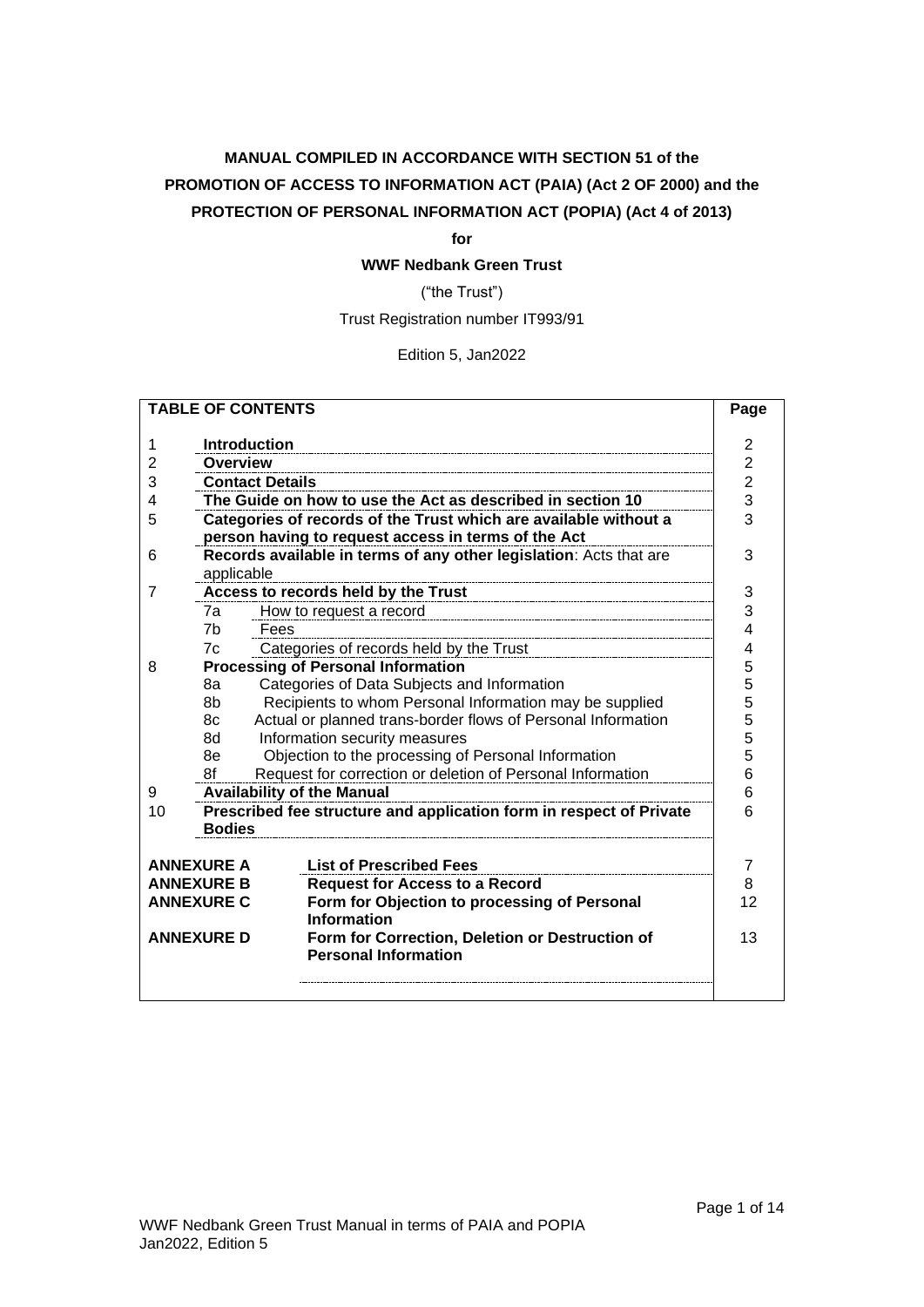#### <span id="page-1-0"></span>**1. INTRODUCTION**

The aim of this Manual is to assist potential requestors in requesting access to information (documents or records) from the Trust as contemplated under the Promotion of Access to Information Act no 2 of 2000 ("the Act") and the Protection of Personal Information Act no 4 of 2013 ("POPIA").

This Manual may be amended from time to time and as soon as any amendments have been effected, the latest version of the Manual will be published and distributed in accordance with the Act.

A requester is invited to contact the Information Officer should he or she require any assistance in respect of the use or content of this Manual.

#### <span id="page-1-1"></span>**2. OVERVIEW**

#### **a. Name**

**WWF Nedbank Green Trust** ("the Trust")

#### **b. Brief History & Legal Personality WWF Nedbank Green Trust** is a Trust, registration number **IT993/91.**

Founded in October 1990, The Trust is an associated trust of WWF-SA in a mutual-benefit partnership with Nedbank.

#### **c. Objectives**

Funded primarily through contributions made by Nedbank and its Nedbank Green clients, The Trust funds a broad range of conservation projects and focuses on community-based conservation and endangered species.

#### **d. Managed by WWF South Africa**

The Trust is managed by WWF South Africa and all records relevant to the Trust are kept by WWF-SA. The Trust has no employees.

#### **e. Auditors of the Trust**

PricewaterhouseCoopers **Stellenbosch** South Africa

### <span id="page-1-2"></span>**3. CONTACT DETAILS OF WWF SOUTH AFRICA**

*(Information required under Section 51(1)(a) of the Act)*

|                         | <b>WWF Nedbank Green Trust</b> |
|-------------------------|--------------------------------|
| <b>Physical Address</b> | Care of WWF South Africa       |
|                         | First Floor, Bridge House,     |
|                         | Boundary Terraces,             |
|                         | 1 Mariendahl Lane,             |
|                         | Newlands 7700                  |
|                         | South Africa                   |
| <b>Postal Address</b>   |                                |
|                         | P O Box 23273                  |
|                         | CLAREMONT                      |

CLAREMONT 7735 South Africa

| <b>Phone number</b> | +27 21 657 6600                                |
|---------------------|------------------------------------------------|
| <b>Fax number</b>   | +27 86 535 9433(SA only) / +27 (0) 21 671 0274 |
| Website             | www.wwf.org.za                                 |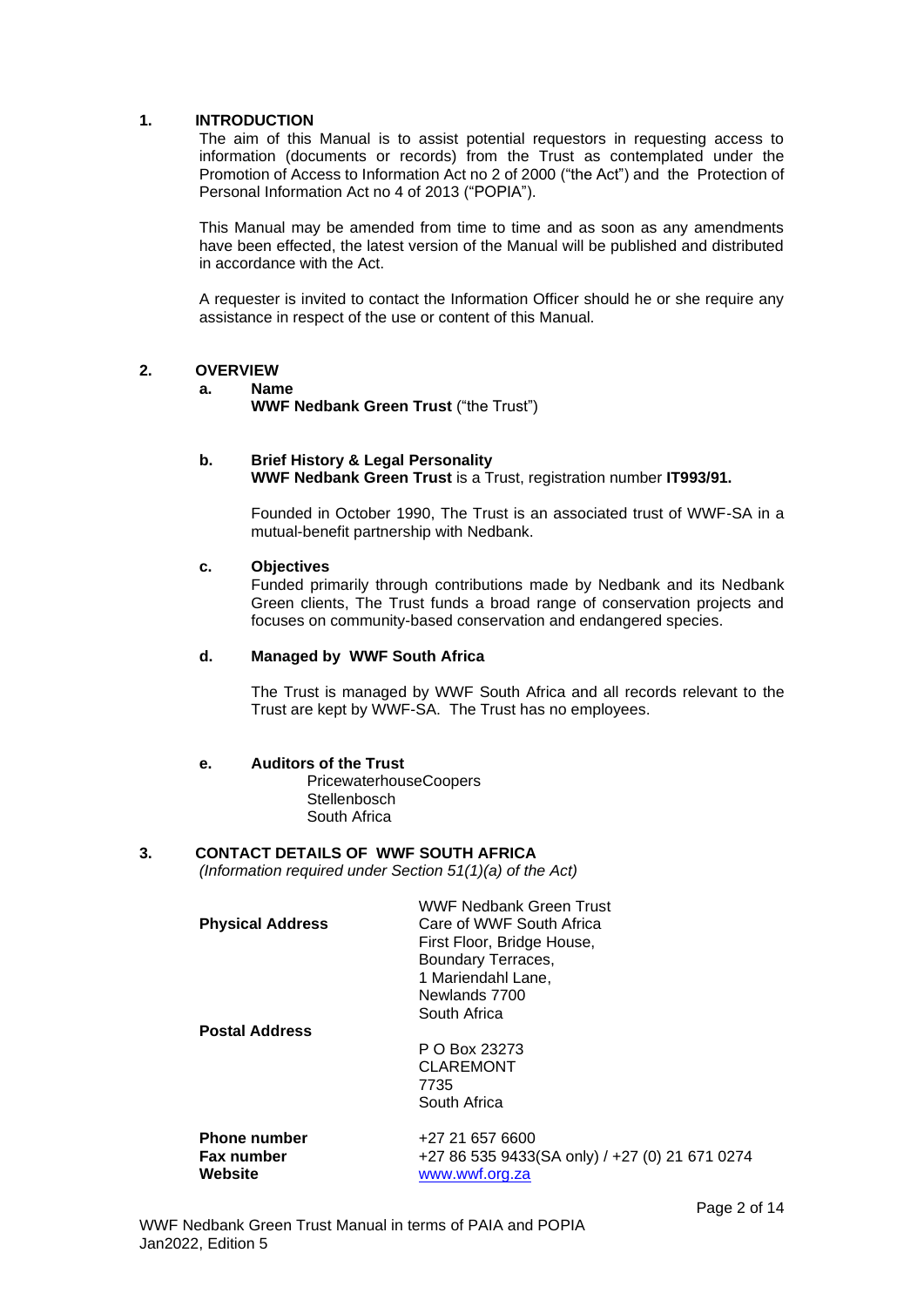#### **Information Officer / Contact Person**

| Mrs Jodie Johnson | Legal & Risk Manager                           |
|-------------------|------------------------------------------------|
| Phone number      | +27 21 657 6600                                |
| Fax number        | +27 86 535 9433(SA only) / +27 (0) 21 671 0274 |
| e-mail address    | paia.request@wwf.org.za                        |

# <span id="page-2-0"></span>**4. THE GUIDE ON HOW TO USE THE ACT AS DESCRIBED IN SECTION 10**

*(Information required under Section 51(1)(b) (i) of the Act)*

A guide on how to use the Act is available from the Information Regulator. Any queries or complaints should be directed to:

JD House, 27 Stiemens Street **Braamfontein** Johannesburg 2001 General Enquiries: [enquiries@inforegulator.org.za](mailto:enquiries@inforegulator.org.za) PAIA Complaints: [PAIAComplaints@inforegulator.org.za](mailto:PAIAComplaints@inforegulator.org.za) POPIA Complaints: POPIAComplaints@inforegulator.org.za

#### <span id="page-2-1"></span>**5. CATEGORIES OF RECORDS OF THE TRUST WHICH ARE AVAILABLE WITHOUT A PERSON HAVING TO REQUEST ACCESS IN TERMS OF THE ACT** *(Information required under Section 51(1)(b) (ii) of the Act)*

Annual Financial Statements

#### <span id="page-2-2"></span>**6. RECORDS AVAILABLE IN TERMS OF THE FOLLOWING LEGISLATION: Acts that are applicable to the Trust** *(Information required under Section 51(1)(b)(iii) of the Act)*

Records are kept in accordance with such legislation as is applicable to the Trust, which includes but is not limited to, the following legislation:

Trust Property Control Act (Act 57 of 1988) Income Tax Act (No 58 of 1962) Value Added Tax Act (No 89 of 1991) Protection of Personal Information Act (No 4 of 2013) Electronic Communications and Transactions Act, (No. 25 of 2002).

## <span id="page-2-3"></span>**7. ACCESS TO RECORDS HELD BY THE TRUST**

*(Information required under Section 51(1)(b)(iv) of the Act)* It should be noted that any and all records, whether specifically listed herein or not, shall only be made available subject to the provisions of the Act.

#### <span id="page-2-4"></span>**a. How to request access to a record**

The requestor must make use of the prescribed form to make the request, a copy of which is attached as ANNEXURE B to this manual. The request must be made to the Information Officer at the address of WWF-SA provided herein.

The requester must

- i. Provide sufficient detail in the request to enable the Information Officer to identify the record or records requested and the requester.
- ii. Indicate which form of access is required.
- iii. Specify a postal address or fax number in South Africa, or an e-mail address. The requestor should also indicate if, in addition to a written reply, any other manner is to be used to inform the requester and state the necessary particulars to be so informed.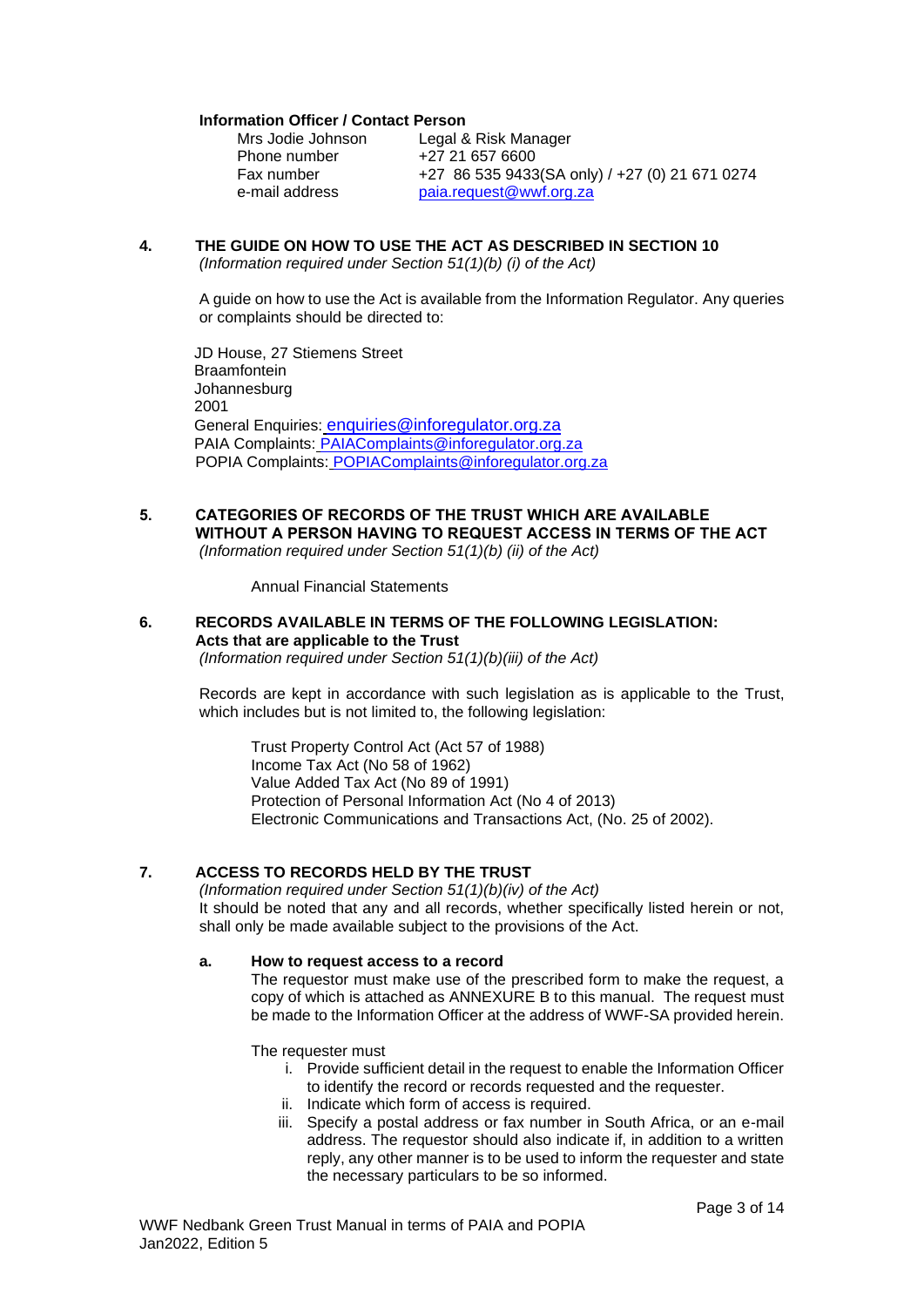- iv. Identify the right that is sought to be exercised or protected and provide an explanation of why the requested record is required for the exercise or protection of that right.
- v. submit proof, to the satisfaction of the head of the private body, of the capacity in which the requester is making the request if a request is made on behalf of another.

Completed request forms together with the request fee (if applicable) should be submitted to the Information Officer as described under item 3: CONTACT DETAILS.

The request for access to records will deem to have been made once the form has been received by our offices.

#### <span id="page-3-0"></span>**b. Fees**

A requester who seeks access to a record containing personal information about that requester is not required to pay the request fee. Every other requester, who is not a personal requester, must pay the request fee:

- The information officer must by notice require the requester (other than a personal requester) to pay the prescribed request fee (if any) before further processing the request.
- The fee that a requester must pay to a private body is R50.00. The requester may lodge an application to the court against the tender or payment of the request fee.
- After the Information Officer has made a decision on the request, the requester must be notified in the form he or she required.
- If the request is granted, then a further access fee must be paid for reproduction and for search and preparation to search and prepare the record for disclosure.

Should you require greater clarity, we refer you to the Guide on how to use the Promotion of Access to Information Act available from the Information Regulator on the website https://www.justice.gov.za/inforeg/index.html

## <span id="page-3-1"></span>**c. Categories of records held by WWF-SA on behalf of the Trust**

## **i. Administration & Operational Records**

*(as may be required for the day to day running of the Trust)*

- Address Lists
- **Correspondence**
- General Housekeeping information
- Minutes of meetings

#### **ii. Other Records and Information pertaining (but not limited) to**

- **Financial Management** including Budgets, Banking, Investment statements & reports, Quarterly and Annual Financial reports, Accounting records, Auditor's reports and Annual Reviews, Tax Returns and VAT reports.
- **Governance**, such as the Trust Deed, Registration of trustees with the Master of the High Court.
- **Legal and Compliance**, Funding agreements and Memoranda of Understanding.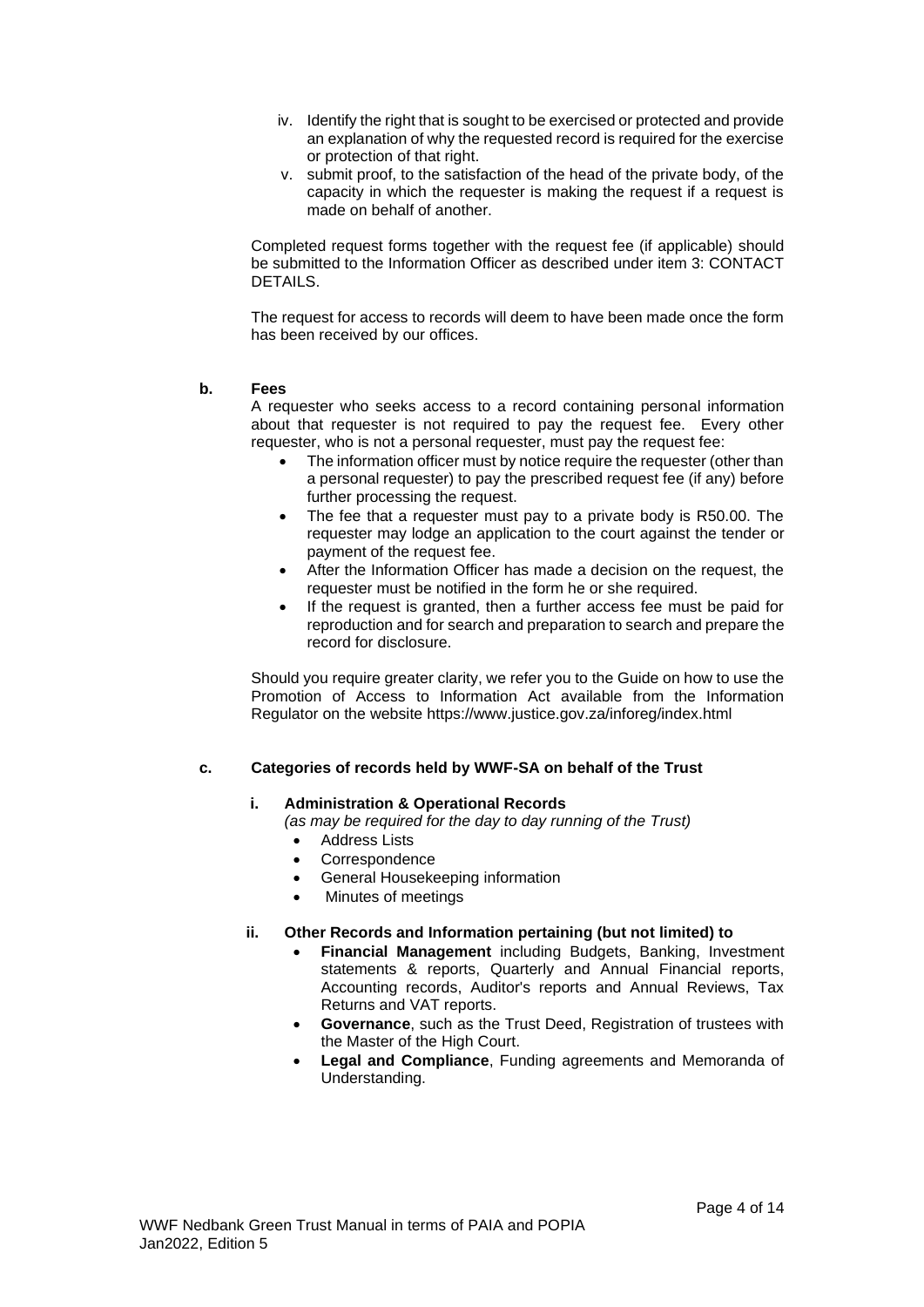## <span id="page-4-0"></span>**8. PROCESSING OF PERSONAL INFORMATION**

*(Information required under Section 51(1)(c) of the Act)*

Not applicable. At this stage the Information Regulator has not prescribed any other categories of records that is automatically available without having to request access in terms of PAIA.

| <b>Data Subject</b>                                                | Personal Information which may be processed                                                                     |
|--------------------------------------------------------------------|-----------------------------------------------------------------------------------------------------------------|
| Directors / Trustees                                               | Names and surnames, email addresses, phone<br>numbers, ID numbers, employment history, social<br>media handles, |
| Service providers / Consultants /<br><b>Contractors / Partners</b> | Names and surnames, email addresses, phone<br>numbers, registration number, bank account<br>details.            |

<span id="page-4-1"></span>a. Categories of data subjects and information include:

- <span id="page-4-2"></span>b. Recipients to whom Personal Information may be supplied
	- i. Government and Regulatory bodies;
	- ii. Financial Institutions;
	- iii. Suppliers and Service Providers;
	- iv. Agents.
- <span id="page-4-3"></span>c. Trans-border flows of Personal Information
	- i. The Trust may transfer the Personal Information of a data subject to a third party in a foreign country, if:
		- The third party receiving the information is subject to a law, binding corporate rules or a binding agreement which provides adequate protection of the Personal Information; or
		- The data subject consents to the transfer; or
		- The transfer is necessary for the performance of a contract between the data subject and the Trust or the implementation of pre-contractual measures taken in response to the data subject's request; or
		- The transfer is necessary for the conclusion or performance of a contract in the interest of the data subject between the Trust and the third party; or
		- .The transfer is for the benefit of the data subject and it is not reasonably practicable to obtain consent of the data subject, and if it were reasonably practicable to obtain consent, the data subject would be likely to give consent.
- <span id="page-4-4"></span>d. Information security measures
	- i. IT data security systems in place;
	- ii. Physical access control;
	- iii. Policies and procedures in place.
- <span id="page-4-5"></span>e. Objection to the processing of Personal Information
	- Any person to whom Personal Information in the possession of the Trust relates (the "data subject"), may at any time submit an objection to the processing of their Personal Information by completing the prescribed form attached as Annexure C hereto. The Information Officer will provide reasonable assistance as necessary to the data subject, free of charge, to enable the data subject to make the objection.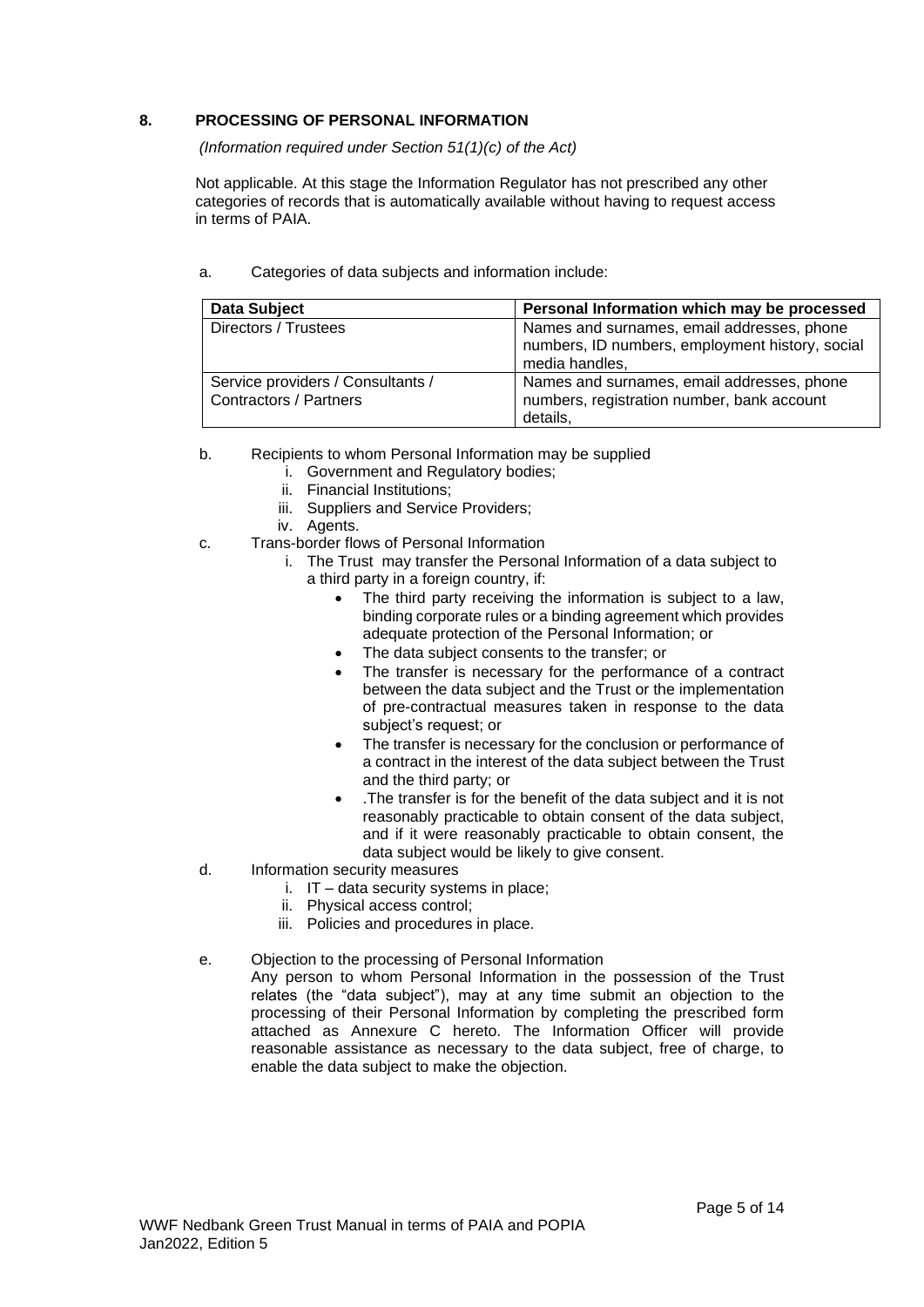<span id="page-5-0"></span>f. Request for correction or deletion of Personal Information A data subject may at any time request the correction or deletion of their Personal Information or the deletion or destruction of a record of Personal Information by completing the prescribed form attached as Annexure D hereto. The Information Officer will provide reasonable assistance as necessary to the data subject, free of charge to enable the data subject to complete the form.

## <span id="page-5-1"></span>**9. AVAILABILITY OF THE MANUAL**

*(Information required under Section 51(3) of the Act)*

A copy of this manual is available on the website of WWF South Africa at [https://www.wwf.org.za/access\\_to\\_information/;](https://www.wwf.org.za/access_to_information/) and is also available for inspection at the reception desk of WWF South Africa and available to any person upon request for which copies can be made at a charge of R1.10 (one rand ten cents) per A4 page.

### <span id="page-5-2"></span>**10. PRESCRIBED FEE STRUCTURE AND APPLICATION FORM IN RESPECT OF PRIVATE BODIES**

The fee structure and the application form are prescribed under the Act and are attached to this manual. It is also available from:

- the Government Gazette,
- the website of the Department of Justice and Constitutional Development [\(www.doj.gov.za\)](http://www.doj.gov.za/) (section: "regulations")
- the Information Regulator website (https://inforegulator.org.za/docs.html).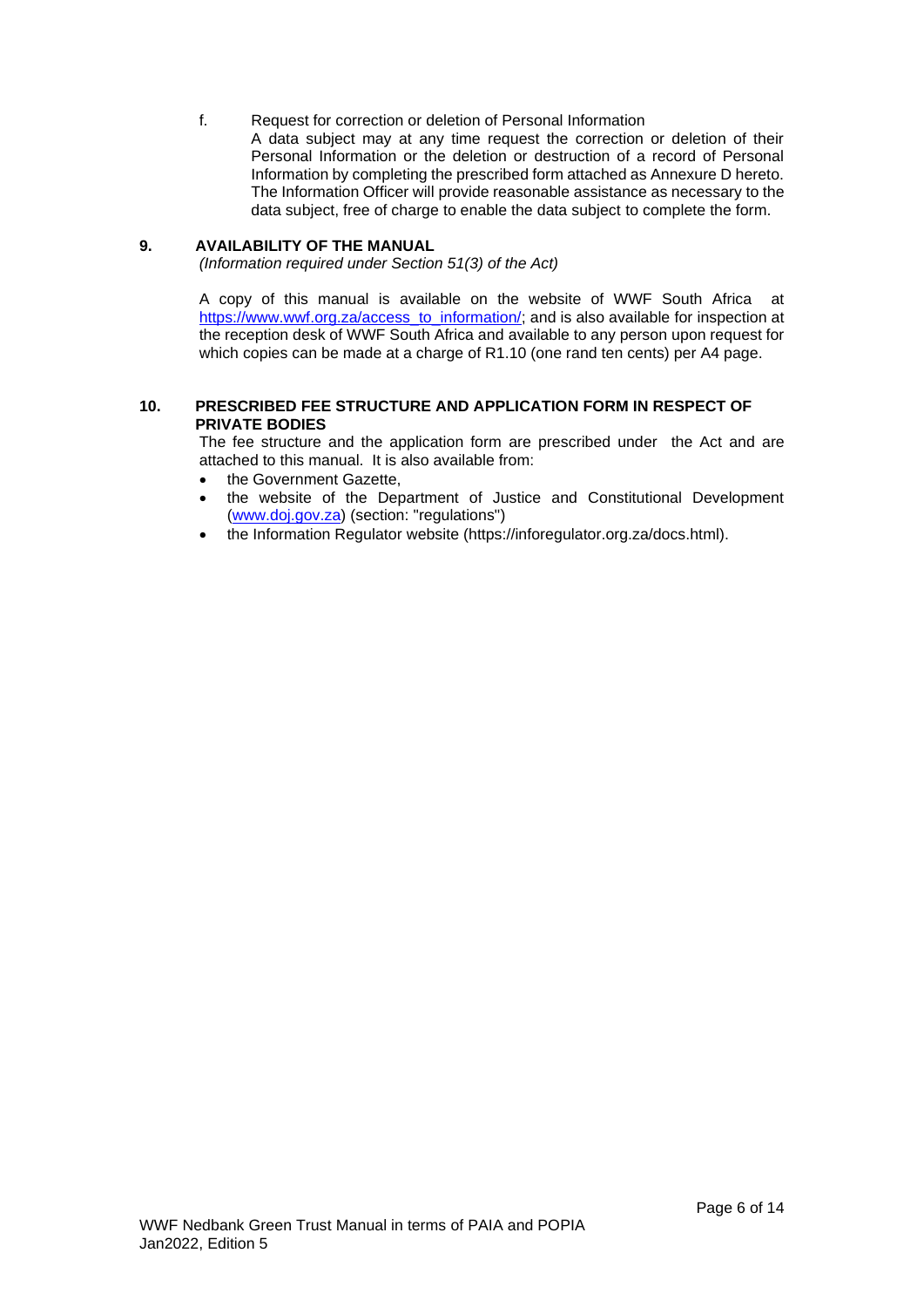## <span id="page-6-0"></span>**11. ANNEXURE A FEES IN RESPECT OF PRIVATE BODIES**

| Item           | Description                                                             | Amount                 |
|----------------|-------------------------------------------------------------------------|------------------------|
| 1              | The request fee payable by every requester                              | R140.00                |
| $\overline{2}$ | Photocopy / printed black and white copy of each A4-size page (per      | 2.00<br>R              |
|                | page or part thereof)                                                   |                        |
| 3              | Printed copy of A4-size page (per page or part thereof)                 | R.<br>2.00             |
| $\overline{4}$ | For a copy in a computer-readable form on:                              |                        |
|                | (i) Flash drive (to be provided by the requestor).                      | R 40.00                |
|                | (ii) Compact disc                                                       |                        |
|                | • If provided by the requestor;                                         | R 40.00                |
|                | • If provided to the requestor.                                         | R 60.00                |
| 5              | For the transcription of visual images per A4-size page.                | Service to be          |
|                |                                                                         | outsourced,            |
| 6              | Copy of visual images                                                   | dependent on           |
|                |                                                                         | quotation from         |
|                |                                                                         | Service Provider       |
| $\overline{7}$ | Transcription of an audio record, per A4-size page                      | R 24.00                |
| 8              | Copy of an audio record on:                                             |                        |
|                | (i) Flash Drive (to be provided by requestor).                          | R 40.00                |
|                | (ii) Compact disc                                                       |                        |
|                | • If provided by the requestor;                                         | R 40.00                |
|                | • If provided to the requestor.                                         | R 60.00                |
| 9              | To search for and prepare the record for disclosure for each hour or    | R145.00                |
|                | part of an hour, excluding the first hour, reasonably required for such |                        |
|                | search and preparation.                                                 |                        |
|                | To not exceed the total cost of                                         | R435.00                |
| 10             | Deposit: If search exceeds 6 hours                                      | One third of amount    |
|                |                                                                         | per request            |
|                |                                                                         | calculated in terms of |
|                |                                                                         | items 2 to 8.          |
| 11             | Postage, e-mail or any other electronic transfer.                       | Actual expense, if     |
|                |                                                                         | any.                   |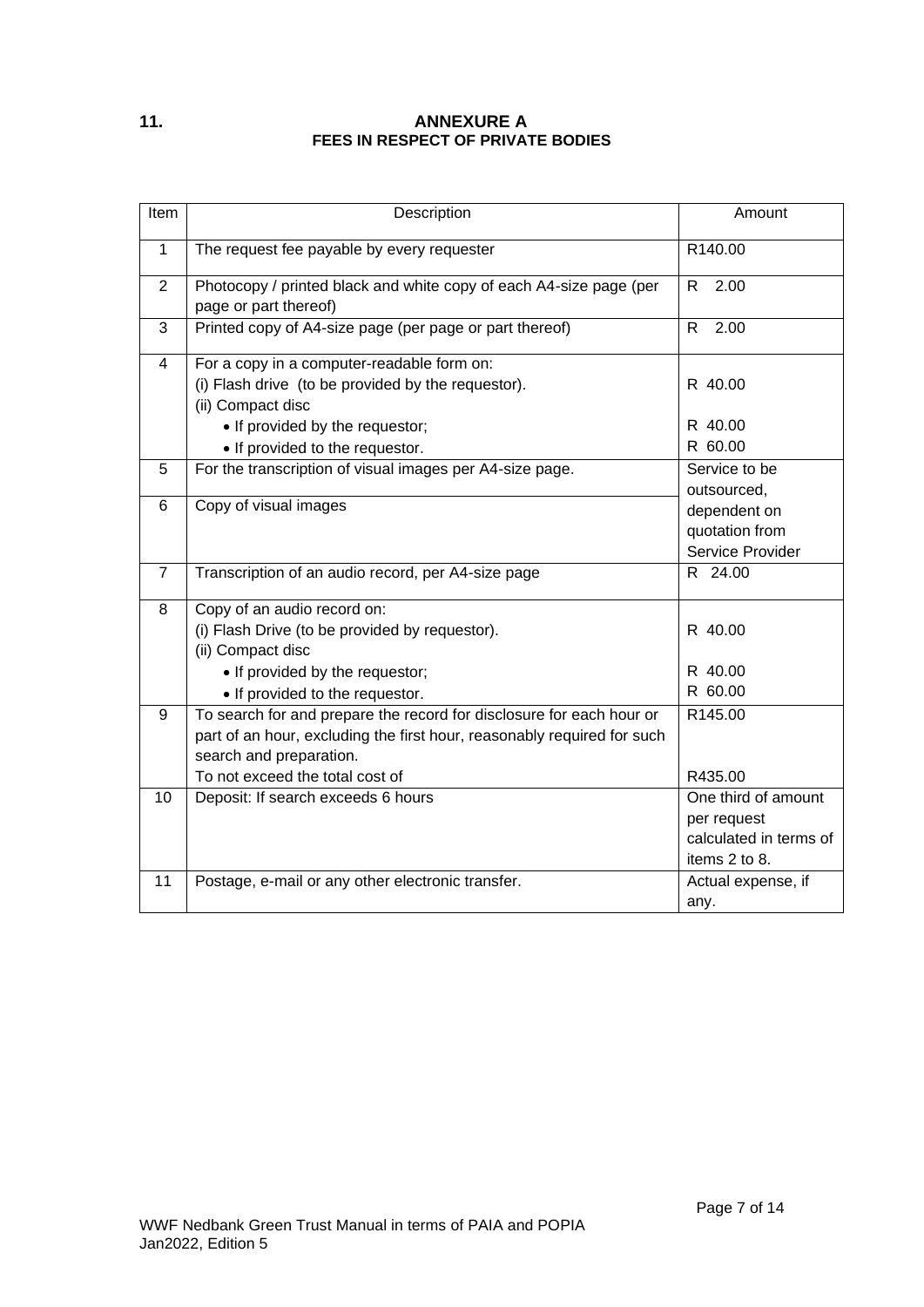## <span id="page-7-0"></span>**12. ANNEXURE B REQUEST FOR ACCESS TO RECORD OF PRIVATE BODY**

(Section 53(1) of the Promotion of Access to Information Act, 2000 Act No. 2 of 2000)

## **[Regulation 10]**

## **A. Particulars of private body**

## **WWF Nedbank Green Trust care of WWF SOUTH AFRICA**

Mail to:

P O Box 23273, Claremont 7735 South Africa

Or deliver to:

First Floor, Bridge House, Boundary Terraces, 1 Mariendahl Lane, Newlands 7700 South Africa

Or fax to 086 535 9433(SA only) / +27 (0) 21 671 0274

Or e-mail to [paia.request@wwf.org.za](mailto:paia.request@wwf.org.za) (as an attachment)

#### **Attention: The Information Officer Mrs Jodie Johnson**

## **B. Particulars of person requesting access to the record**

| (a) | The particulars of the person who requests access to the record must be given below. |
|-----|--------------------------------------------------------------------------------------|
| (b) | The address and/or fax number in South Africa to which the information is to be sent |
|     | must be given.                                                                       |
| (C) | Proof of the capacity in which the request is made, if applicable, must be attached. |

Full names and surname:

| Identity number:  |                                                                           |
|-------------------|---------------------------------------------------------------------------|
| Postal address:   |                                                                           |
|                   |                                                                           |
|                   |                                                                           |
|                   |                                                                           |
| Postal Code       |                                                                           |
| Telephone number: |                                                                           |
| Fax number:       |                                                                           |
| E-mail address:   |                                                                           |
|                   | Capacity in which request is made, when made on behalf of another person: |
|                   |                                                                           |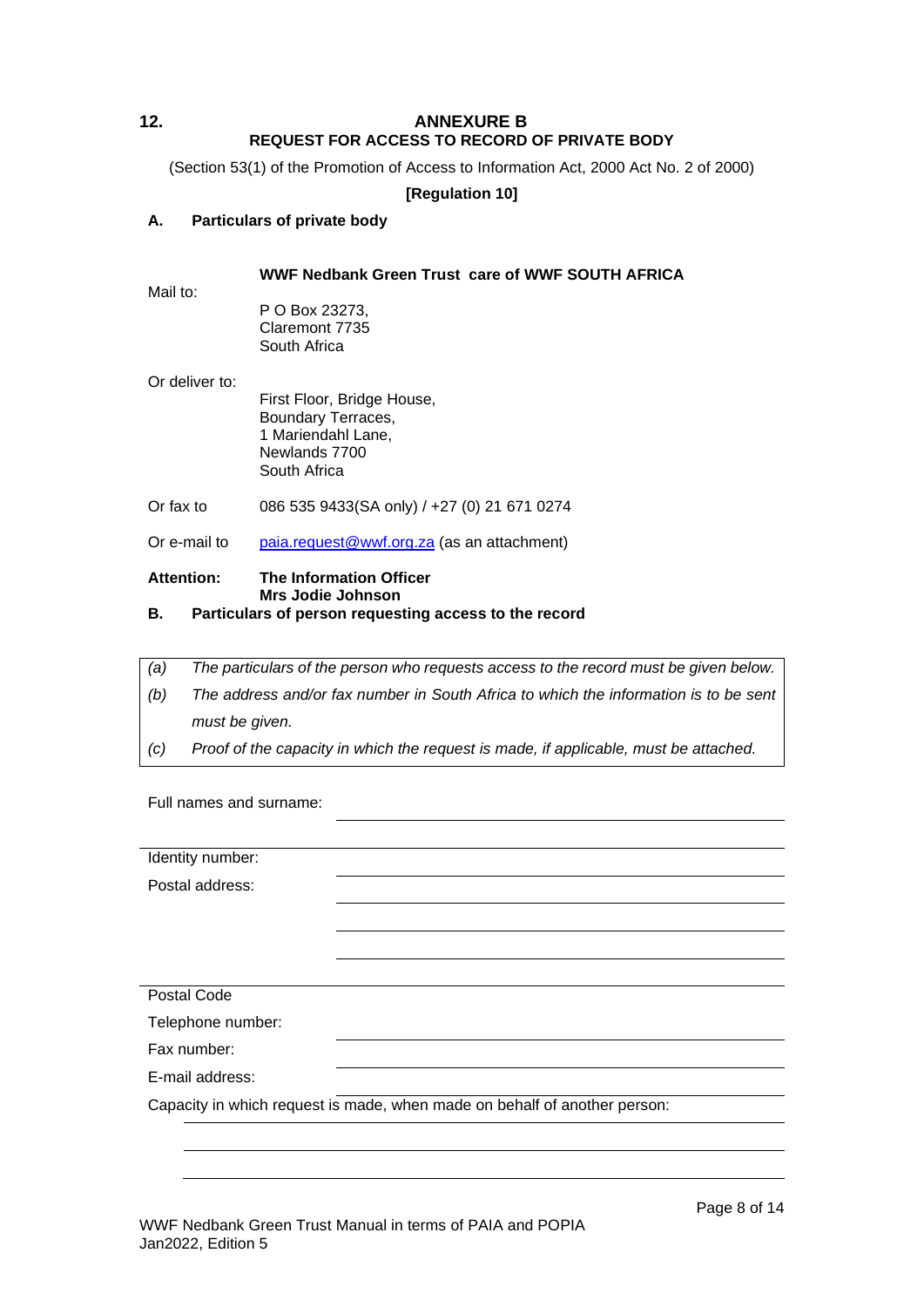## **C. Particulars of person on whose behalf request is made**

This section must be completed ONLY if a request for information is made on behalf of *another person.*

Full names and surname:

Identity number:

## **D. Particulars of record**

*(a) Provide full particulars / details of the record to which access is requested, including the reference number if that is known to you, to enable the record to be located.*

- *(b) If the provided space is inadequate, please continue on a separate page and attach it to this form. The requester must sign all the additional pages.*
- 1. Description of record or relevant part of the record:
- 2. Reference number, if available:
- 3. Any further particulars of record:

## **E. Fees**

- *(a) A request for access to a record, other than a record containing personal information about yourself, will be processed only after a request fee of R140.00 has been paid.*
- *(b) The fee payable for access to a record depends on the form in which access is required and the reasonable time required to search for and prepare a record.*
- *(c) If you qualify for exemption of the payment of any fee, please state the reason for exemption.*

Reason for exemption from payment of fees: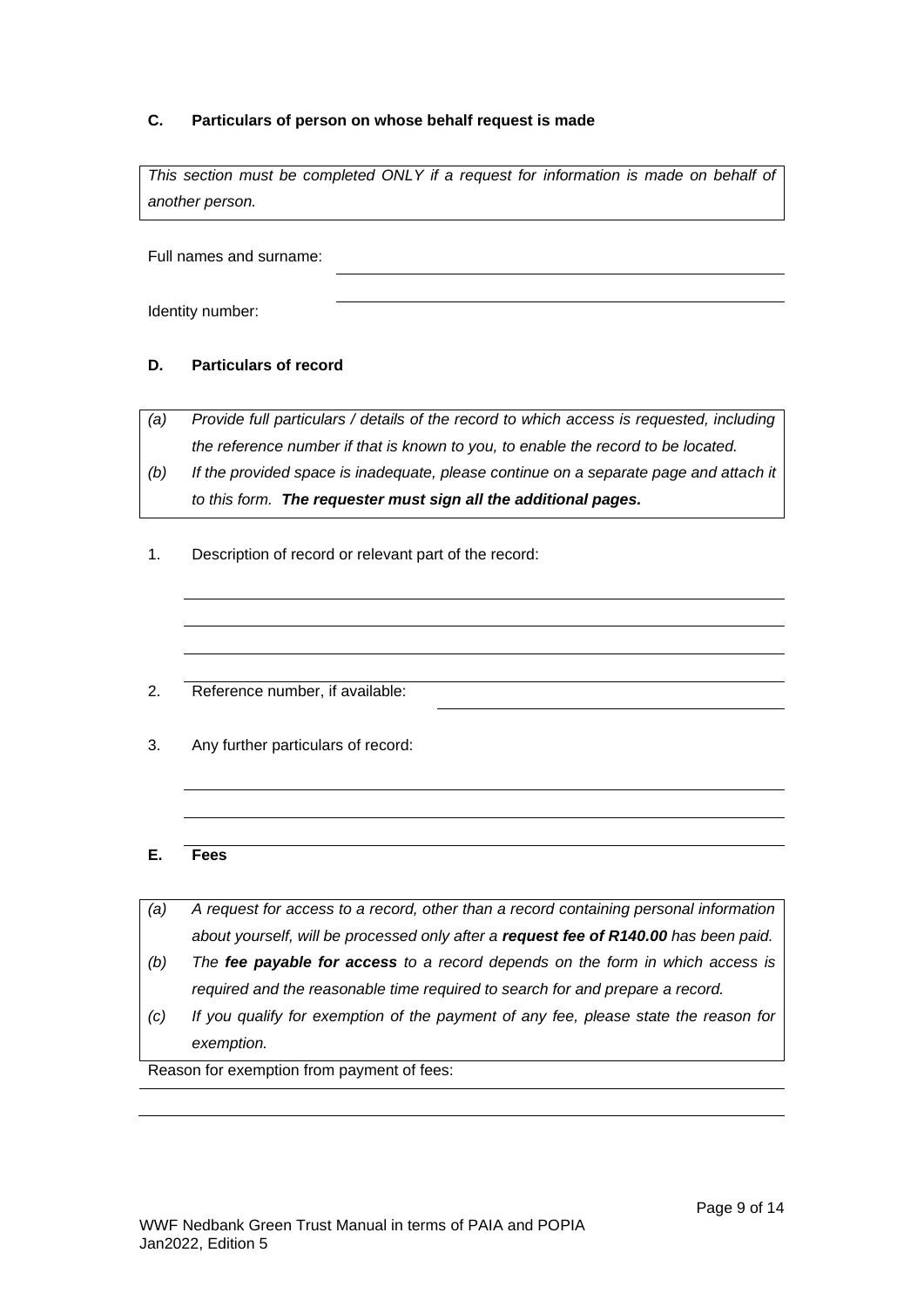# **F. Form of access to record**

*If you are prevented by a disability to read, view or listen to the record in the form of access provided for in 1 to 4 hereunder, state your disability and indicate in which form the record is required.*

| Disability:                                                                                         |                                                                                  |                                  | Form in which record is required: |                               |                              |  |  |
|-----------------------------------------------------------------------------------------------------|----------------------------------------------------------------------------------|----------------------------------|-----------------------------------|-------------------------------|------------------------------|--|--|
|                                                                                                     |                                                                                  |                                  |                                   |                               |                              |  |  |
|                                                                                                     |                                                                                  |                                  |                                   |                               |                              |  |  |
|                                                                                                     |                                                                                  |                                  |                                   |                               |                              |  |  |
| Mark the appropriate box with an X.                                                                 |                                                                                  |                                  |                                   |                               |                              |  |  |
| <b>NOTES:</b>                                                                                       |                                                                                  |                                  |                                   |                               |                              |  |  |
| Compliance with your request in the specified form may depend on the form in which<br>(a)           |                                                                                  |                                  |                                   |                               |                              |  |  |
| the record is available.                                                                            |                                                                                  |                                  |                                   |                               |                              |  |  |
| Access in the form requested may be refused in certain circumstances. In such a case<br>(b)         |                                                                                  |                                  |                                   |                               |                              |  |  |
| you will be informed if access will be granted in another form.                                     |                                                                                  |                                  |                                   |                               |                              |  |  |
| The fee payable for access to the record, if any, will be determined partly by the<br>(c)           |                                                                                  |                                  |                                   |                               |                              |  |  |
| form in which access is requested.                                                                  |                                                                                  |                                  |                                   |                               |                              |  |  |
| If the record is in written or printed form:<br>1.                                                  |                                                                                  |                                  |                                   |                               |                              |  |  |
| copy of record*                                                                                     | inspection of record                                                             |                                  |                                   |                               |                              |  |  |
| 2.                                                                                                  | If record consists of visual images                                              |                                  |                                   |                               |                              |  |  |
|                                                                                                     | (this includes photographs, slides, video recordings, computer-generated images, |                                  |                                   |                               |                              |  |  |
| sketches, etc.):                                                                                    |                                                                                  |                                  |                                   |                               |                              |  |  |
| view the images                                                                                     | copy of the images*                                                              |                                  |                                   |                               | transcription of the images* |  |  |
| 3.                                                                                                  | If record consists of recorded words or information which can be reproduced in   |                                  |                                   |                               |                              |  |  |
| sound:                                                                                              |                                                                                  |                                  |                                   |                               |                              |  |  |
| listen to the soundtrack                                                                            |                                                                                  | transcription of the soundtrack* |                                   |                               |                              |  |  |
| (audio cassette)                                                                                    |                                                                                  |                                  |                                   | (written or printed document) |                              |  |  |
| 4.                                                                                                  | If record is held on computer or in an electronic or machine-readable form:      |                                  |                                   |                               |                              |  |  |
| printed<br>copy<br>οf                                                                               | printed                                                                          | CODV                             | οf                                |                               | copy in computer readable    |  |  |
| record*                                                                                             | information derived                                                              |                                  |                                   |                               | form                         |  |  |
|                                                                                                     | from the record*                                                                 |                                  |                                   | (stiffy or compact disc)*     |                              |  |  |
| *If you requested a copy or transcription or stiffy / compact disc of a record<br><b>YES</b><br>NO. |                                                                                  |                                  |                                   |                               |                              |  |  |
| (above), do you wish the copy or transcription to be posted to you?                                 |                                                                                  |                                  |                                   |                               |                              |  |  |
| Postage is payable.                                                                                 |                                                                                  |                                  |                                   |                               |                              |  |  |

# **G. Particulars of right to be exercised or protected**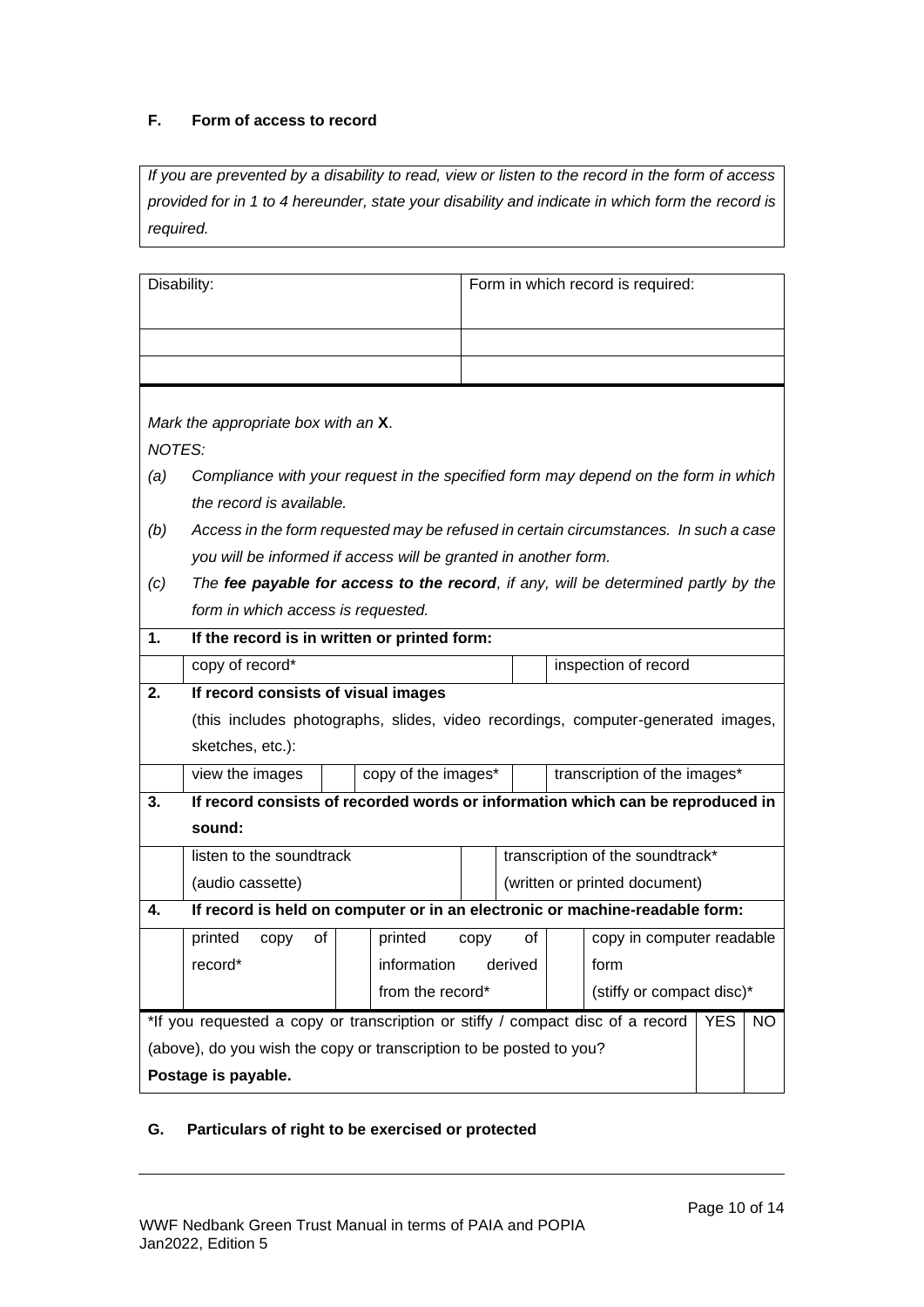*If the provided space is inadequate, please continue on a separate page and attach it to this form. The requester must sign all the additional pages.*

- 1. Indicate which right is to be exercised or protected:
- 2. Explain why the record requested is required for the exercise or protection of the aforementioned right:

# **H. Notice of decision regarding request for access**

*You will be notified in writing whether your request has been approved / denied. If you wish to be informed in another manner, please specify the manner and provide the necessary particulars to enable compliance with your request.*

How would you prefer to be informed of the decision regarding your request for access to the record?

Signed at \_\_\_\_\_\_\_\_\_\_\_\_\_\_\_\_\_\_\_\_\_\_\_\_\_\_\_ this \_\_\_\_\_\_\_\_ day of \_\_\_\_\_\_\_\_\_\_\_\_\_\_\_ 20 \_\_\_

SIGNATURE OF REQUESTER / PERSON ON WHOSE BEHALF REQUEST IS MADE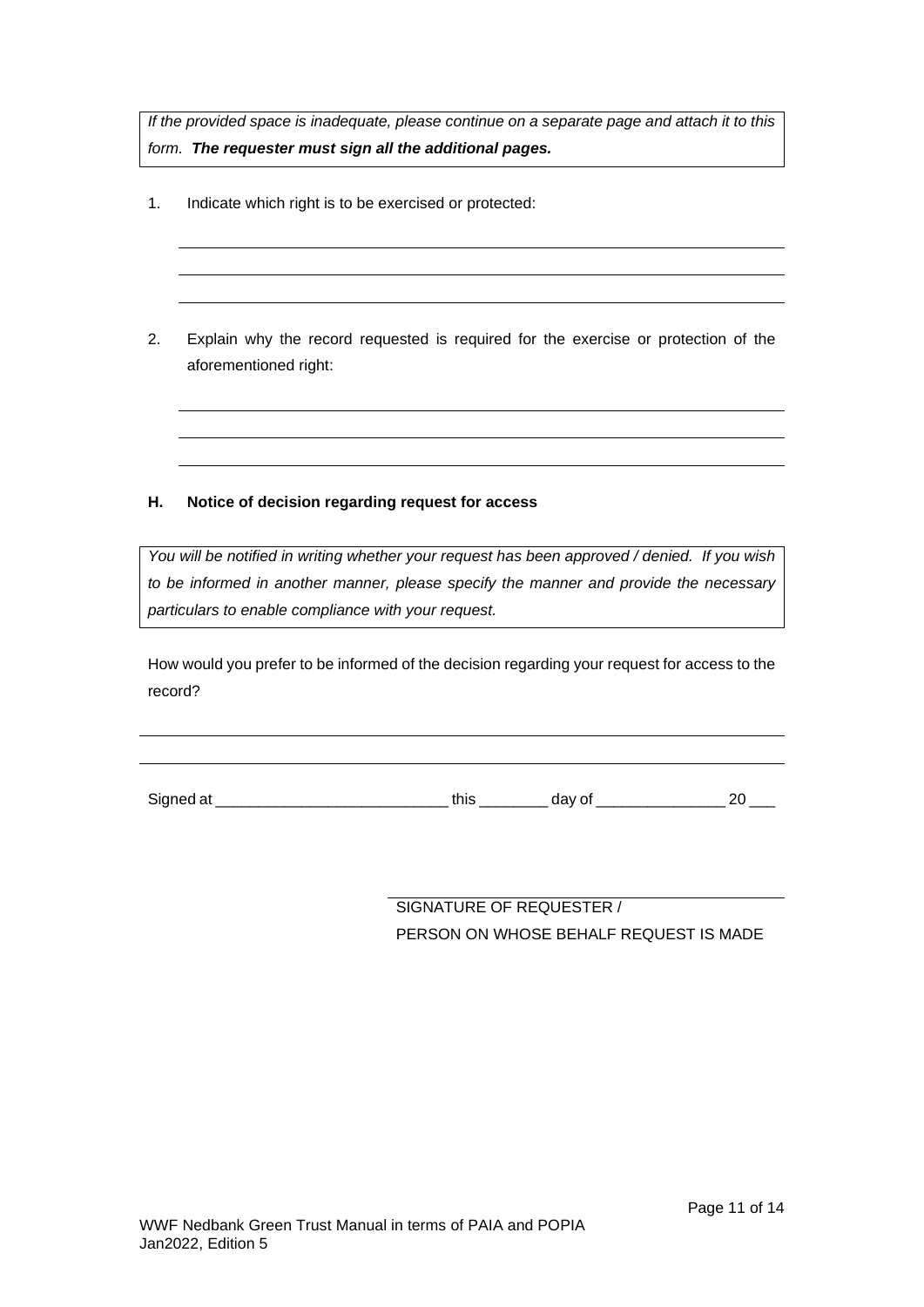## <span id="page-11-0"></span>**13. ANNEXURE C**

#### **OBJECTION TO THE PROCESSING OF PERSONAL INFORMATION IN TERMS OF SECTION 11(3) OF THE PROTECTION OF PERSONAL INFORMATION ACT, 2013**

#### **REGULATIONS RELATING TO THE PROTECTION OF PERSONAL INFORMATION, 2018** [Regulation 2]

*Note:*

- *1. Affidavits or other documentary evidence as applicable in support of the objection may be attached.*
- *2. If the space provided for in this form is inadequate, submit information as an Annexure to this Form and sign each page.*
- *3. Complete as applicable.*

| <b>DETAILS OF DATA SUBJECT</b>                                                                               |
|--------------------------------------------------------------------------------------------------------------|
|                                                                                                              |
|                                                                                                              |
|                                                                                                              |
| Code(                                                                                                        |
|                                                                                                              |
|                                                                                                              |
| DETAILS OF RESPONSIBLE PARTY                                                                                 |
|                                                                                                              |
|                                                                                                              |
| Code(                                                                                                        |
|                                                                                                              |
|                                                                                                              |
| REASONS FOR OBJECTION IN TERMS OF SECTION 11(1)(d) to (f)<br>(Please provide detailed reasons for objection) |
|                                                                                                              |
|                                                                                                              |
|                                                                                                              |
|                                                                                                              |
|                                                                                                              |
|                                                                                                              |

Signed at ……………………………………….this ………day of …………………………20……

……………………………………………………. Signature of data subject / designated person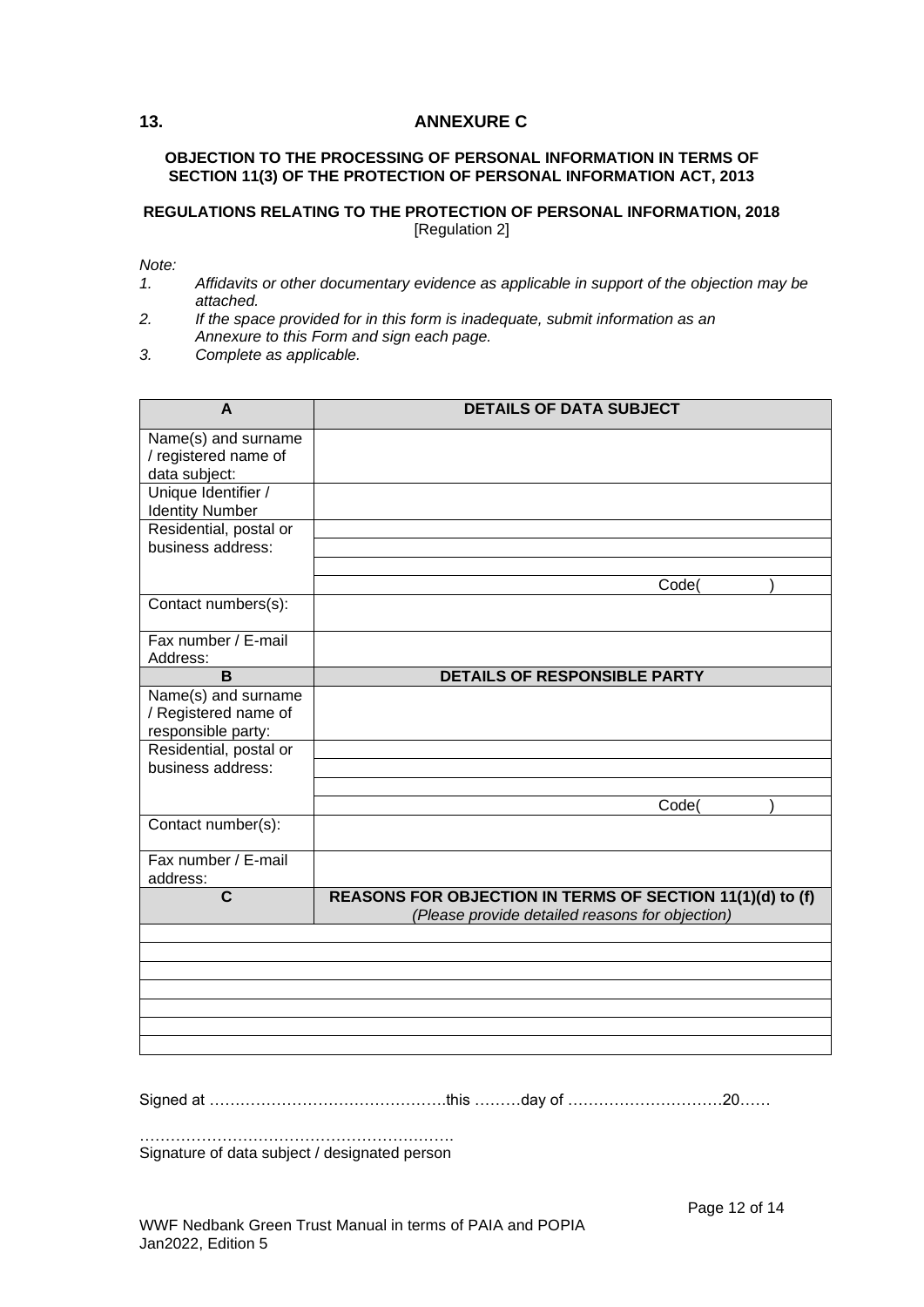## <span id="page-12-0"></span>**14. ANNEXURE D**

## **REQUEST FOR CORRECTION OR DELETION OF PERSONAL INFORMATION OR DESTROYING OR DELETION OF RECORD OF PERSONAL INFORMATION IN TERMS OF SECTION 24(1) OF THE PROTECTION OF PERSONAL INFORMATION ACT**

## **REGULATIONS RELATING TO THE PROTECTION OF PERSONAL INFORMATION, 2018** [Regulation 3]

#### *Note:*

- *1. Affidavits or other documentary evidence as applicable in support of the objection may be attached.*
- *2. If the space provided for in this form is inadequate, submit information as an Annexure to this Form and sign each page.*
- *3. Complete as applicable.*

#### Mark the appropriate box with an "x" **Request for:**



Correction or deletion of the personal information about a data subject which is in possession or under control of the responsible party.

Destroying or deletion of a record of personal information about the data subject which is in possession or under the control of the responsible party and who is no longer authorised to retain the record of the information.

| A                                           | <b>DETAILS OF DATA SUBJECT</b>                       |
|---------------------------------------------|------------------------------------------------------|
| Name(s) and surname                         |                                                      |
| / registered name of                        |                                                      |
| data subject:                               |                                                      |
| Unique Identifier /                         |                                                      |
| <b>Identity Number</b>                      |                                                      |
| Residential, postal or                      |                                                      |
| business address:                           |                                                      |
|                                             |                                                      |
|                                             | Code(                                                |
| Contact numbers(s):                         |                                                      |
| Fax number / E-mail                         |                                                      |
| Address:                                    |                                                      |
| B                                           | <b>DETAILS OF RESPONSIBLE PARTY</b>                  |
| Name(s) and surname                         |                                                      |
| / Registered name of                        |                                                      |
| responsible party:                          |                                                      |
| Residential, postal or<br>business address: |                                                      |
|                                             |                                                      |
|                                             | Code(                                                |
| Contact number(s):                          |                                                      |
|                                             |                                                      |
| Fax number / E-mail                         |                                                      |
| address:                                    |                                                      |
| $\mathbf C$                                 | INFORMATION TO BE CORRECTED / DELETED / DESTRUCTED / |
|                                             | <b>DESTROYED</b>                                     |
|                                             |                                                      |
|                                             |                                                      |